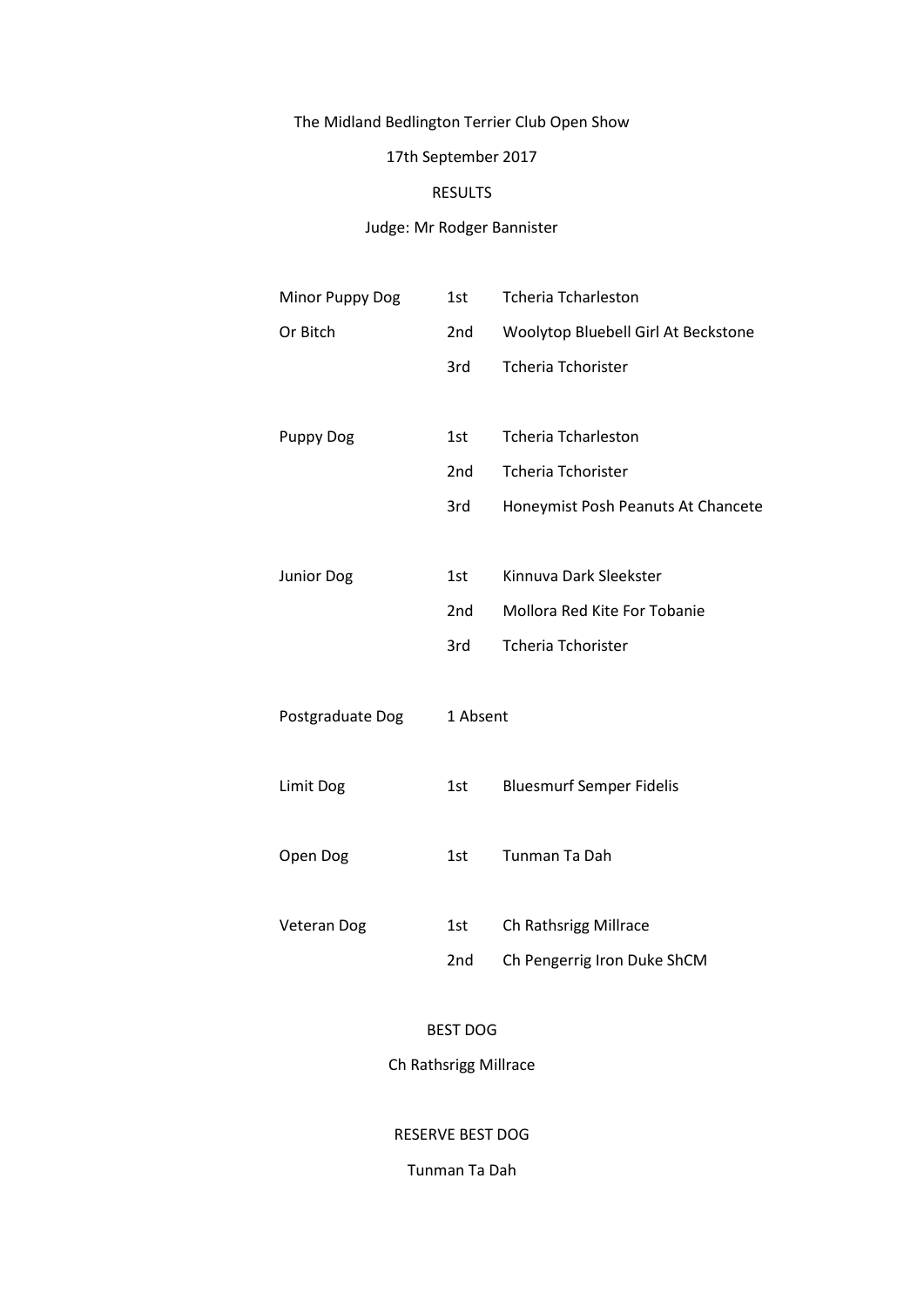# BEST PUPPY DOG

#### Tcheria Tcharleston

| Puppy Bitch        | 1st             | Jobanker Virtuous Veronica          |
|--------------------|-----------------|-------------------------------------|
|                    | 2nd             | Woolytop Bluebell Girl At Beckstone |
|                    | 3rd             | Timberose Rhapsody In Blue          |
|                    |                 |                                     |
| Junior Bitch       | 1st             | Poppybl Elara                       |
|                    | 2 <sub>nd</sub> | Plumerias Sea Breeze                |
|                    |                 |                                     |
| Postgraduate Bitch | 1st             | Jobanker Prim'n Proper              |
|                    | 2 <sub>nd</sub> | Kinnuva Siam Jewel                  |
|                    | 3rd             | Hopefell Lady Vera                  |
|                    |                 |                                     |
| Limit Bitch        | 1st             | Jetsway Absolut Ice At Tangris      |
|                    | 2 <sub>nd</sub> | <b>Bluesmurf Utrinque Paratus</b>   |
|                    | 3rd             | Fralex ulibre BolynTcheria          |
|                    |                 |                                     |
| Open Bitch         | 1st             | <b>Tcheria Tydfil Of Pengerrig</b>  |
|                    | 2nd             | Tcheria Tcheerleader At Devleigh    |
|                    | 3rd             | <b>Tunman Topsy Turvy</b>           |
|                    |                 |                                     |
| Veteran Bitch      | 1st             | Mollora Eastern Dawn For Tobanie    |
|                    | 2nd             | <b>Burmington Truly Blue</b>        |
|                    |                 |                                     |
| Breeders Dog or    | 1st             | Tunman Ta Dah                       |
| <b>Bitch</b>       | 2 <sub>nd</sub> | Kinnuva Siam Jewel                  |
|                    | 3rd             | Jobanker Virtuous Veronica          |
|                    | Res             | Kinnuva Dark Sleekster              |
|                    | <b>VHC</b>      | Tunman Topsy Turvy                  |